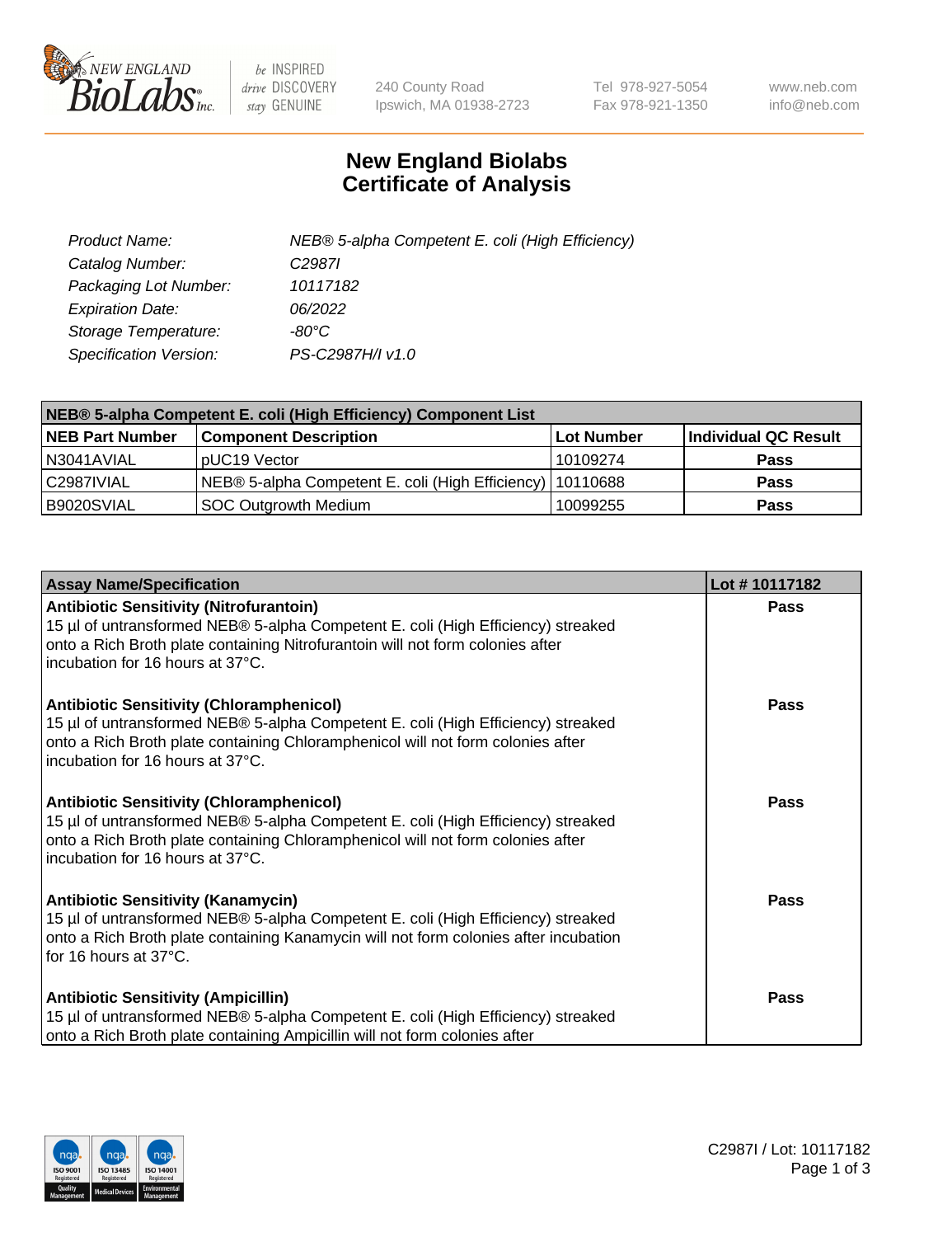

be INSPIRED drive DISCOVERY stay GENUINE

240 County Road Ipswich, MA 01938-2723 Tel 978-927-5054 Fax 978-921-1350

www.neb.com info@neb.com

| <b>Assay Name/Specification</b>                                                                                                                                                                                                                                                           | Lot #10117182 |
|-------------------------------------------------------------------------------------------------------------------------------------------------------------------------------------------------------------------------------------------------------------------------------------------|---------------|
| incubation for 16 hours at 37°C.                                                                                                                                                                                                                                                          |               |
| <b>Antibiotic Sensitivity (Tetracycline)</b><br>15 µl of untransformed NEB® 5-alpha Competent E. coli (High Efficiency) streaked<br>onto a Rich Broth plate containing Tetracycline will not form colonies after<br>incubation for 16 hours at 37°C.                                      | <b>Pass</b>   |
| <b>Antibiotic Sensitivity (Streptomycin)</b><br>15 µl of untransformed NEB® 5-alpha Competent E. coli (High Efficiency) streaked<br>onto a Rich Broth plate containing Streptomycin will not form colonies after<br>incubation for 16 hours at 37°C.                                      | Pass          |
| <b>Antibiotic Sensitivity (Spectinomycin)</b><br>15 µl of untransformed NEB® 5-alpha Competent E. coli (High Efficiency) streaked<br>onto a Rich Broth plate containing Spectinomycin will not form colonies after<br>incubation for 16 hours at 37°C.                                    | <b>Pass</b>   |
| Phage Resistance ( $\phi$ 80)<br>15 µl of untransformed NEB® 5-alpha Competent E. coli (High Efficiency) streaked<br>onto a Rich Broth plate does not support plaque formation by phage $\phi$ 80 after<br>incubation for 16 hours at 37°C.                                               | Pass          |
| Blue-White Screening (α-complementation, Competent Cells)<br>NEB® 5-alpha Competent E. coli (High Efficiency) were shown to be suitable for<br>blue/white screening by $\alpha$ -complementation of the $\beta$ -galactosidase gene using pUC19.                                          | Pass          |
| <b>Transformation Efficiency</b><br>50 µl of NEB® 5-alpha Competent E. coli (High Efficiency) cells were transformed<br>with 100 pg of pUC19 DNA using the transformation protocol provided. Incubation<br>overnight on LB-Ampicillin plates at 37°C resulted in >1 x 10e9 cfu/µg of DNA. | Pass          |

This product has been tested and shown to be in compliance with all specifications.

One or more products referenced in this document may be covered by a 3rd-party trademark. Please visit <www.neb.com/trademarks>for additional information.